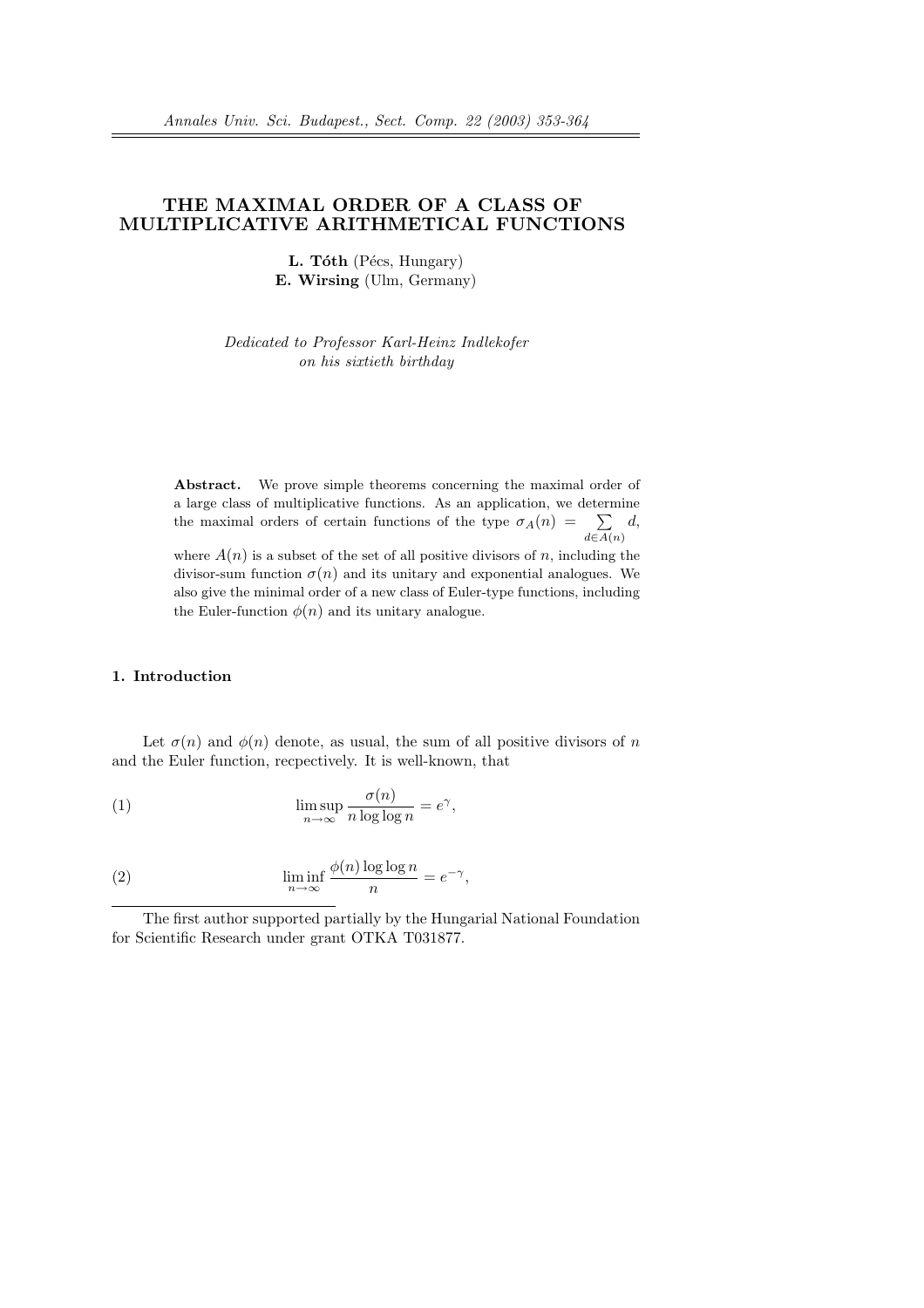where  $\gamma$  is Euler's constant. These results go back to the work of T.H. Gronwall [5] and E. Landau [7] and have been established for a number of modified  $\sigma$ and  $\phi$ -functions.

One such modification relates to unitary divisors d of n, notation  $d||n$ , meaning that  $d|n$  and  $(d, n/d) = 1$ . The corresponding  $\sigma$ - and  $\phi$ -functions are meaning that  $a|n$  and<br>defined by  $\sigma^*(n) = \sum$  $d\|n$ d and  $\phi^*(n) = \#\{1 \leq k \leq n; (k,n)_* = 1\}$ , where  $(k,n)_*$ denotes the largest divisor of k which is a unitary divisor of n. These functions

are multiplicative and for prime powers  $p^{\nu}$  given by  $\sigma^*(p^{\nu}) = p^{\nu} + 1$ ,  $\phi^*(p^{\nu}) =$  $p^{\nu}-1$ , see [3, 8]. They are treated, along with other multiplicative functions, in [2] with the result that

(3) 
$$
\limsup_{n \to \infty} \frac{\sigma^*(n)}{n \log \log n} = \frac{6}{\pi^2} e^{\gamma},
$$

while  $\phi^*$  gives again (2). (Actually (3) is written incorrectly in [2] with the factor  $6/\pi^2$  missing.)

In [4] it is shown that (3) holds also for  $\sigma^{(e)}(n)$ , the sum of exponential divisors of n. (A number  $d = \prod p^{\delta_p}$  is called an exponential divisor of  $n = \prod p^{\nu_p}$ if  $\delta_p|\nu_p$  for all p.)

These and a number of similar results from literature refer to rather special functions. Textbooks dealing with the extremal order of arithmetic functions also treat only particular cases, see [6, 1, 11]. It should be mentioned that a useful result concerning the maximal order of a class of prime-independent functions, including the number of all divisors, unitary divisors and exponential divisors, is proved in [10].

In the present paper we develop easily applicable theorems for determining

$$
L = L(f) := \limsup_{n \to \infty} \frac{f(n)}{\log \log n},
$$

where f are nonnegative real-valued multiplicative functions. Essential parameters are

$$
\rho(p)=\rho(f,p):=\sup_{\nu\geq 0}f(p^\nu)
$$

for the primes  $p$ , and the product

$$
R = R(f) := \prod_{p} \left(1 - \frac{1}{p}\right) \rho(p).
$$

These theorems can, in particular, be used to obtain the maximal or minimal order, respectively, of generalized  $\sigma$ - and  $\phi$ -functions which arise in connection with Narkiewicz-convolutions of arithmetic functions.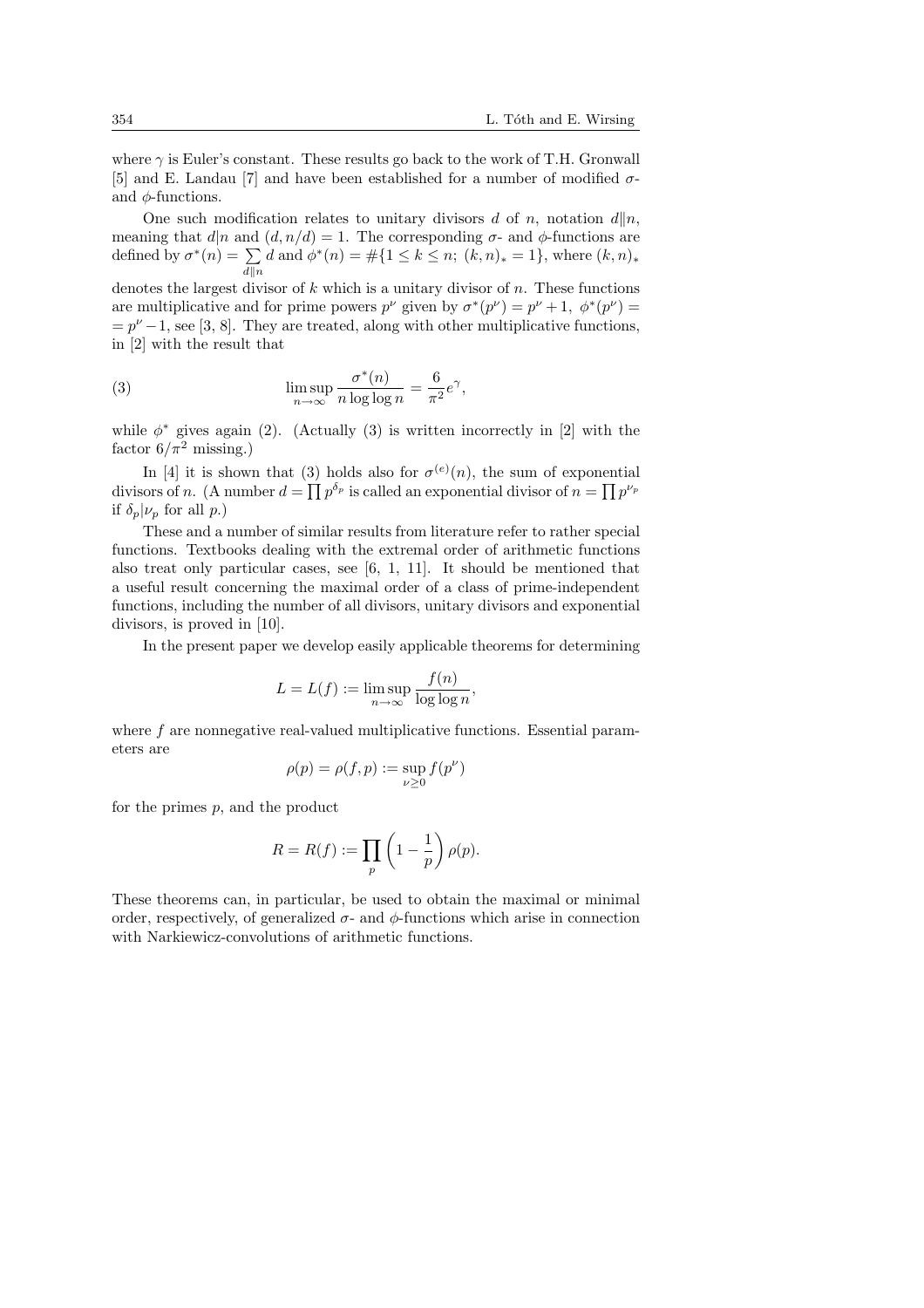## 2. General results

We formulate the conditions for lower and upper estimates for L separately. Note that  $\rho(p) \ge f(p^0) = 1$  for all p.

**Theorem 1.** Suppose that  $\rho(p) < \infty$  for all primes p and that the product R converges unconditionally (i.e. irrespectively of order), improper limits being allowed, then

$$
(4) \tL \le e^{\gamma} R.
$$

A different assumption uses

**Theorem 2.** Suppose that  $\rho(p) < \infty$  for all p and that the product R converges, improper limits being allowed, and that

(5) 
$$
\rho(p) \leq 1 + o\left(\frac{\log p}{p}\right),\,
$$

then  $(4)$  holds.

**Remark.** Neither does condition  $(5)$  plus convergence of R imply unconditional convergence of R nor vice versa.

To establish  $e^{\gamma}R$  also as the lower limit more information is required: The suprema  $\rho(p)$  must be sufficiently well approximated at not too large powers of p.

**Theorem 3.** Suppose that  $\rho(p) < \infty$  for all primes p, that for each prime p there is an exponent  $e_p = p^{o(1)} \in \mathbb{N}$  such that

(6) 
$$
\prod_{p} f(p^{e_p}) \rho(p)^{-1} > 0,
$$

and that the product R converges, improper limits being allowed. Then

$$
L \ge e^{\gamma} R.
$$

**Corollary 1.** If for all p we have  $\rho(p) \leq (1 - 1/p)^{-1}$  and there are  $e_p$ such that  $f(p^{e_p}) \geq 1 + 1/p$ , then

$$
L=e^{\gamma}R.
$$

In other words: The maximal order of  $f(n)$  is  $e^{\gamma}R \log \log n$ .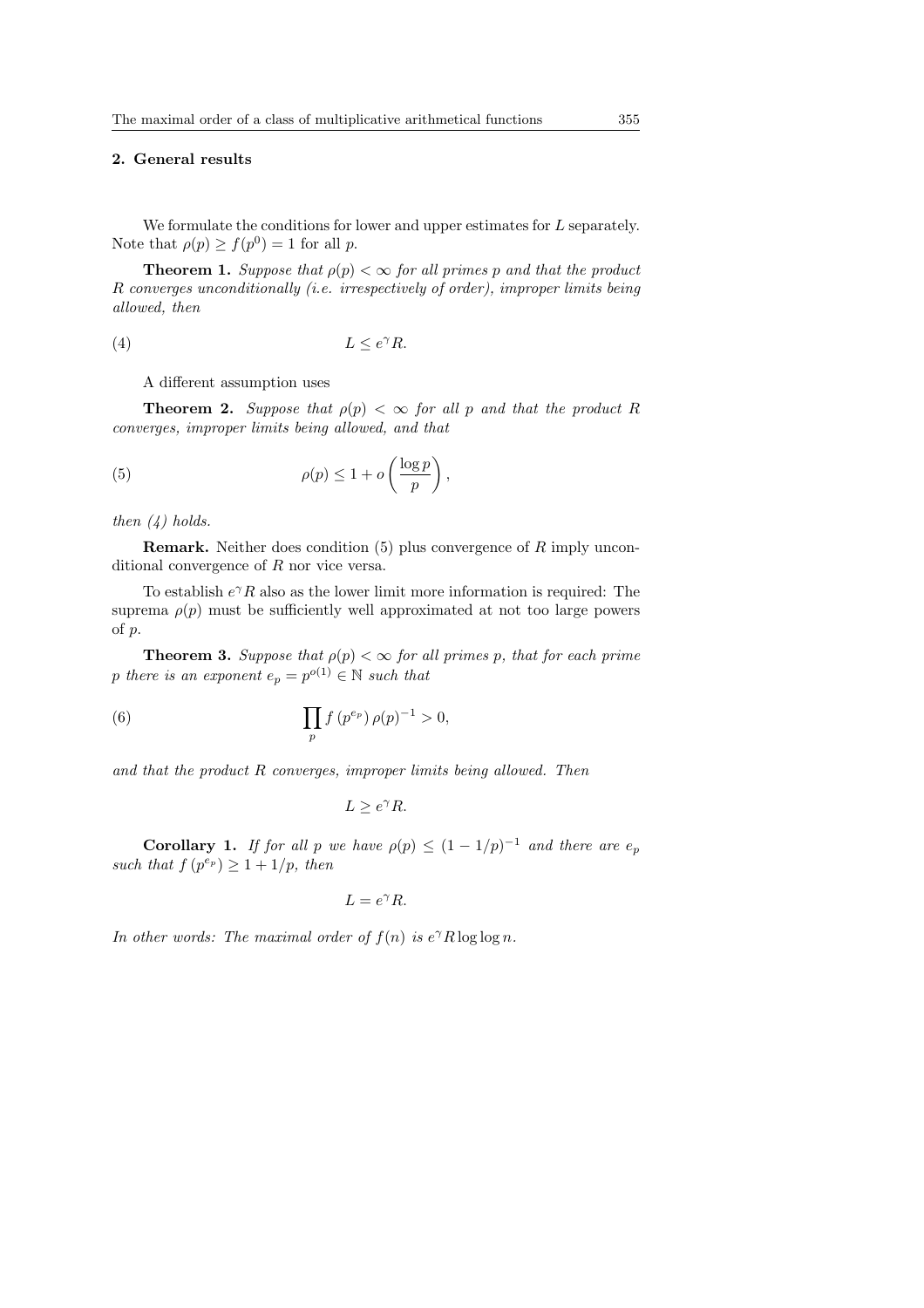Formally R becomes infinite if there is a nonempty set  $S$  of primes for which  $\rho(p) = \infty$ . So one might expect that the assumptions of Theorem 3 taken for all p with finite  $\rho(p)$  would imply  $L = \infty$ . Surprisingly enough this is true only for rather thin sets S. But note that for  $p \in S$  there is no substitute for the  $f(p^{e_p})$  approximating  $\rho(p)$ .

We begin by stating what the above theorems imply if one ignores the numbers with prime factors from a given set  $S$  of primes. For any such set define

$$
N(S) := \{ n : n \in \mathbb{N}, \ p | n \Rightarrow p \in S \}, \quad C(S) := \{ n : n \in \mathbb{N}, \ p | n \Rightarrow p \notin S \}.
$$

Corollary 2. Modify the assumptions of Theorems 1, 2 and 3 by replacing R with  $\overline{a}$  $\mathbf{r}$ 

$$
R_{\mathcal{S}} = R_{\mathcal{S}}(f) := \prod_{p \notin \mathcal{S}} \left(1 - \frac{1}{p}\right) \rho(p),
$$

L with

$$
L_{\mathcal{S}} = L_{\mathcal{S}}(f) := \limsup_{n \to \infty, n \in C(\mathcal{S})} \frac{f(n)}{\log \log n},
$$

condition (5) with

(7) 
$$
\rho(p) \le 1 + o\left(\frac{\log p}{p}\right) \quad \text{for} \quad p \notin \mathcal{S},
$$

and (6) with

(8) 
$$
\prod_{p \notin S} f(p^{e_p}) \rho(p)^{-1} > 0.
$$

Assume further that

$$
\sum_{p\in\mathcal{S}}\frac{1}{p}<\infty.
$$

Then

$$
L_{\mathcal{S}} \le e^{\gamma} \prod_{p \in \mathcal{S}} \left( 1 - \frac{1}{p} \right) \cdot R_{\mathcal{S}}, \quad L_{\mathcal{S}} \ge e^{\gamma} \prod_{p \in \mathcal{S}} \left( 1 - \frac{1}{p} \right) \cdot R_{\mathcal{S}},
$$

respectively. This applies even if  $\rho(p) = \infty$  for some or all of the  $p \in S$ .

**Theorem 4.** Let  $S$  be a set of primes such that

(9) 
$$
\sum_{p\in\mathcal{S}}\frac{1}{p}<\infty.
$$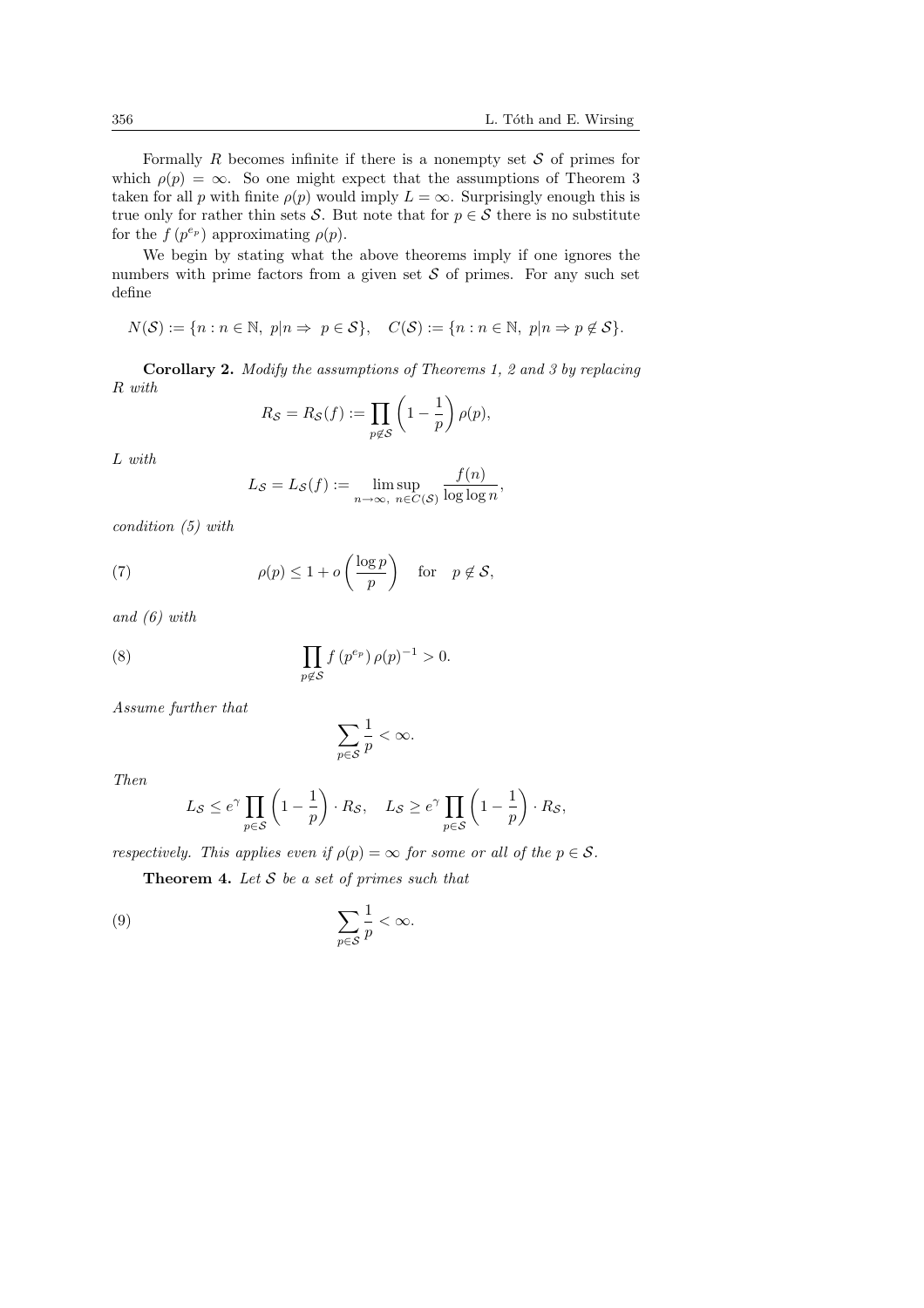If  $\rho(p) = \infty$  exactly for the  $p \in S$ , if (8) holds and  $R_S > 0$ , then  $L = \infty$ . Condition (9) must not be waived.

In fact there are counter-examples for any set S for which  $\sum 1/p$  diverges.

#### 3. The proofs

**Proof of Theorem 1.** An arbitrary  $n = \prod p^{\nu_p}$  we write as  $n = n_1 n_2$ **Proof of Theorem 1.** An aboutaly  $n = \prod p^{\nu}$  we write as  $n = n_1 n_2$ <br>with  $n_1 := \prod p^{\nu_p}$ . Mertens's formula  $\prod (1 - 1/p)^{-1} \sim e^{\gamma} \log x$  and the  $p\leq \log n$  $p \leq x$ definition of  $\rho(p)$  imply

(10)  

$$
f(n_1) = \prod_{p \le \log n} f(p^{\nu_p}) \le \prod_{p \le \log n} \rho(p) =
$$

$$
= \prod_{p \le \log n} \left(1 - \frac{1}{p}\right)^{-1} \cdot \prod_{p \le \log n} \left(1 - \frac{1}{p}\right) \rho(p),
$$

$$
f(n_1) \le (1 + o(1))e^{\gamma} R \log \log n \quad \text{as } n \to \infty.
$$

Let a denote the number of prime divisors in  $n_2$ . Then  $a \leq \log n / \log \log n$ . There is nothing to prove if  $R = \infty$ , so let  $R < \infty$ . Using the unconditional convergence

(11)  

$$
f(n_2) \le \prod_{p|n, \ p > \log n} \left(1 - \frac{1}{p}\right) \rho(p) \cdot \prod_{p|n, \ p > \log n} \left(1 - \frac{1}{p}\right)^{-1} \le
$$

$$
\le (1 + o(1)) \cdot \left(1 - \frac{1}{\log n}\right)^{-a} =
$$

$$
= (1 + o(1))e^{O(1/\log \log n)} \to 1.
$$

Combining (10) and (11) finishes the proof.

**Proof of Theorem 2.** There is no change in the estimation of  $f(n_1)$ . For  $n_2$  we have

$$
f(n_2) \le \left(1 + o\left(\frac{\log \log n}{\log n}\right)\right)^{\frac{\log n}{\log \log n}} = 1 + o(1).
$$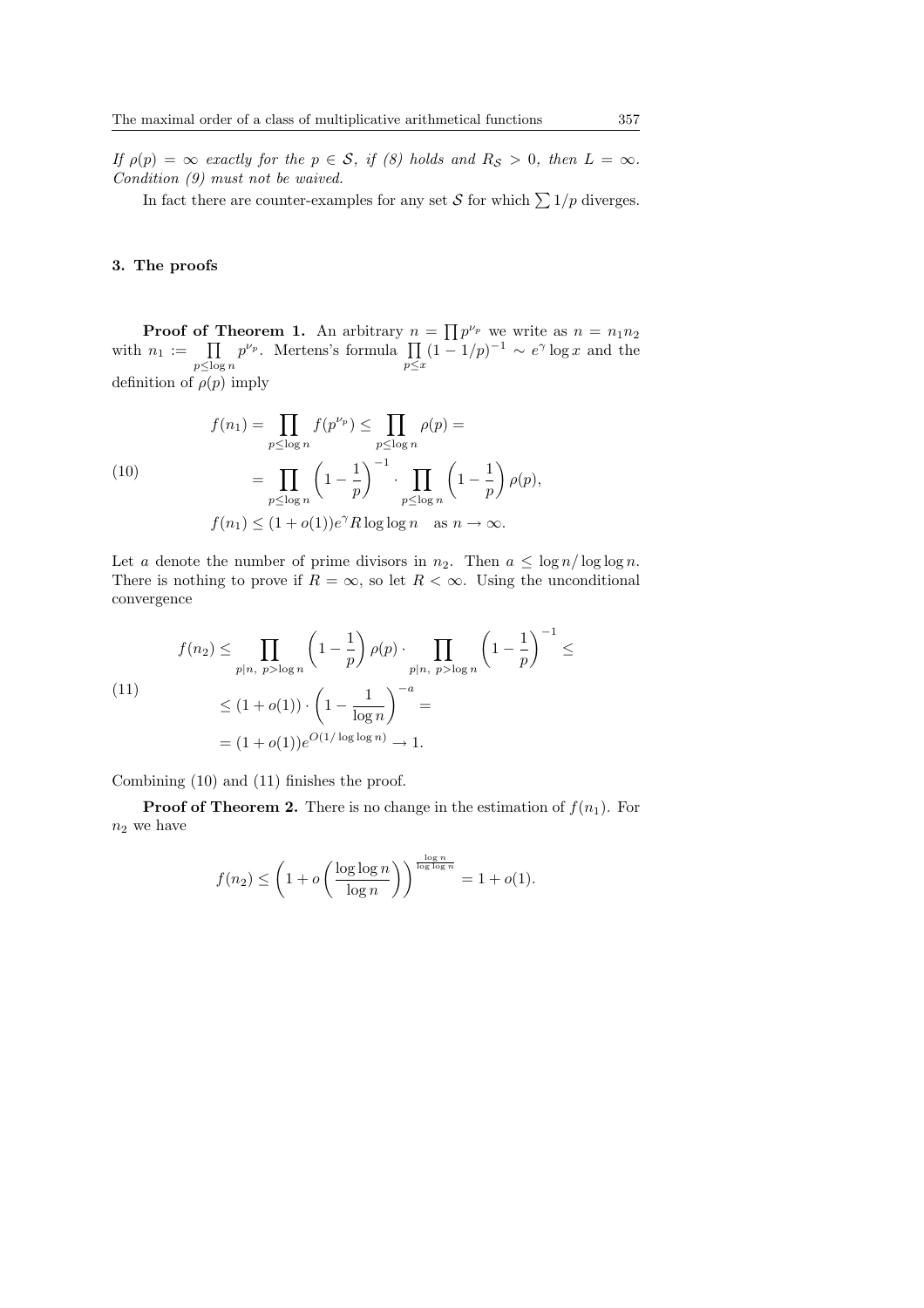Proof of Theorem 3. We treat the case of proper convergence only. There is nothing to prove if  $R = 0$  and the changes for  $R = \infty$  are obvious. For given  $\varepsilon$  take P so large that

(12) 
$$
\prod_{p>P} f(p^{e_p}) \rho(p)^{-1} \geq 1 - \varepsilon
$$

and choose exponents  $k_p$  for the  $p \leq P$  such that

(13) 
$$
\prod_{p \leq P} f(p^{k_p}) \geq (1 - \varepsilon) \prod_{p \leq P} \rho(p).
$$

Keeping  $P$  and the  $k_p$  fixed let  $x$  tend to infinity and consider

$$
n(x) := \prod_{p \le P} p^{k_p} \prod_{P < p \le x} p^{e_p}.
$$

Now on the one hand, using (12) and (13), we see

$$
f(n(x)) \prod_{p \le x} \left(1 - \frac{1}{p}\right) \ge (1 - \varepsilon) \prod_{p \le x} \left(1 - \frac{1}{p}\right) \rho(p) \cdot \prod_{P < p \le x} f(p^{e_p}) \rho(p)^{-1} \ge
$$
\n
$$
\ge (1 - \varepsilon)^2 (1 + o(1)) R
$$

and with Mertens's formula again

(14) 
$$
f(n(x)) \ge (1 - \varepsilon)^2 (1 + o(1)) Re^{\gamma} \log x.
$$

On the other hand, since  $e_p = p^{o(1)}$ , we have

$$
\log n(x) \le \sum_{p \le P} k_p \log p + \sum_{P < p \le x} e_p \log p \le x^{o(1)} \sum_{p \le x} \log p = x^{1+o(1)},
$$

and therefore

$$
\log \log n(x) \le (1 + o(1)) \log x.
$$

Together with (14) this yields the lower bound

$$
\limsup_{x \to \infty} \frac{f(n(x))}{\log \log n(x)} \ge (1 - \varepsilon)^2 Re^{\gamma}
$$

with arbitrary  $\varepsilon > 0$ .

Proof of Corollary 1. Apply Theorems 1 (or 2) and 3.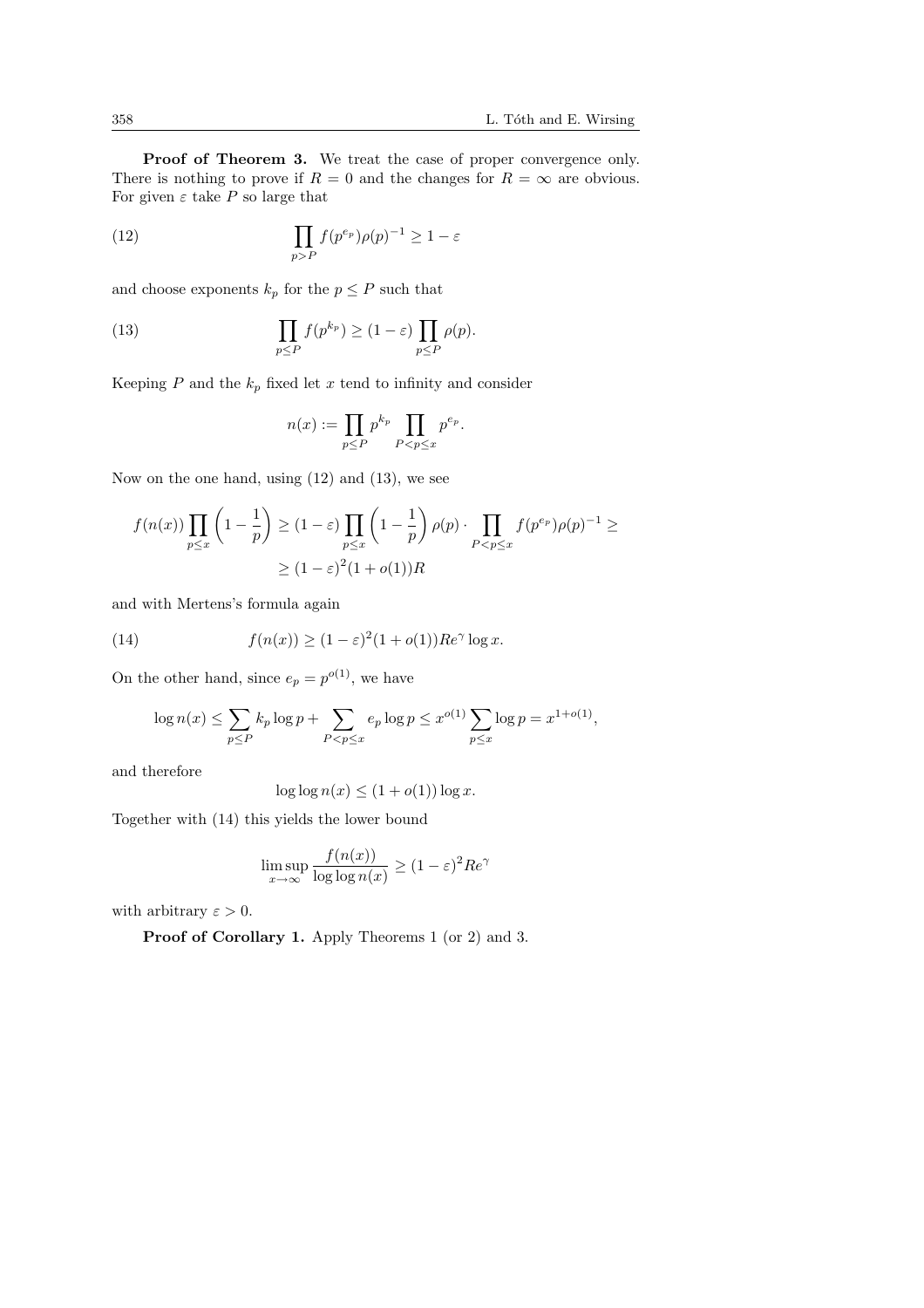Proof of Corollary 2. To see this one applies the theorems to the multiplicative function  $f^*$  defined by  $f^*(n) = f(n)$  for  $n \in C(S)$  and  $f(n) = 1$ for  $n \in N(\mathcal{S})$ . One finds

$$
L(f^*) = L_{\mathcal{S}}(f), \quad R(f^*) = R_{\mathcal{S}}(f) \prod_{p \in \mathcal{S}} \left(1 - \frac{1}{p}\right),
$$

and (8) implies (6) for  $f^*$  because  $\prod_{i=1}^{n} (1 - 1/p)$  converges absolutely. p∈S

Note also that for any sequence of numbers  $n = n_1 n_2$  tending to  $\infty$ , where  $n_1 \in N(S)$ ,  $n_2 \in C(S)$ , we have  $f^*(n)/\log \log n = f(n_2)/\log \log (n_1 n_2)$ , hence  $\limsup f^{*}(n)/\log \log n = 0$  if  $n_2$  stays bounded, and

$$
\leq \lim\sup_{n_2} f(n_2) / \log \log n_2
$$

otherwise, with equality if  $n_1$  is bounded. Thus  $L(f^*) = L_{\mathcal{S}}$ .

**Proof of Theorem 4. I.** Assume (9). With any  $n_1 \in N(\mathcal{S})$  we have

$$
L \ge \limsup_{n_2 \in C(S)} \frac{f(n_1)f(n_2)}{\log \log (n_1 n_2)} = f(n_1)L_{\mathcal{S}}.
$$

From Corollary 2, as it refers to Theorem 3, we have  $L<sub>S</sub> > 0$  and  $f(n_1)$  can be chosen arbitrarily large.

II. Assume that (9) does not hold. We shall construct a counter-example. The assumption implies that

$$
g(x):=\prod_{p\in\mathcal{S},\ p\leq x}\left(1+\frac{1}{p}\right)
$$

tends to  $\infty$  as  $x \to \infty$ . Choose an increasing sequence of numbers  $q_j = p_j^{\nu_j}$ with  $p_j \in \mathcal{S}$  and  $\nu_j$  so large that  $g(\log q_j) \geq j^j$  for all j, and such that every prime  $p \in \mathcal{S}$  occurs infinitely often in the sequence of the  $p_i$ . Put  $f(q_i) = j$ for all  $j \in \mathbb{N}$  and  $f(p^{\nu}) = 1 + 1/p$  for all  $p^{\nu}$  that are not among the  $q_j$ . Then, obviously,  $\rho(p) = \infty$  for  $p \in S$  and  $\rho(p) = 1 + 1/p$  for  $p \notin S$ . The product

$$
R_{\mathcal{S}} = \prod_{p \notin \mathcal{S}} \left( 1 - \frac{1}{p} \right) \left( 1 + \frac{1}{p} \right)
$$

converges absolutely and so does (choosing  $e_p = 1$ )  $\prod_{p \notin S}$  $f(p^1)/\rho(p) = 1$ . Any  $n \in \mathbb{N}$  can be written as  $n = n_1 n_2$ , where  $n_1$  collects from the canonical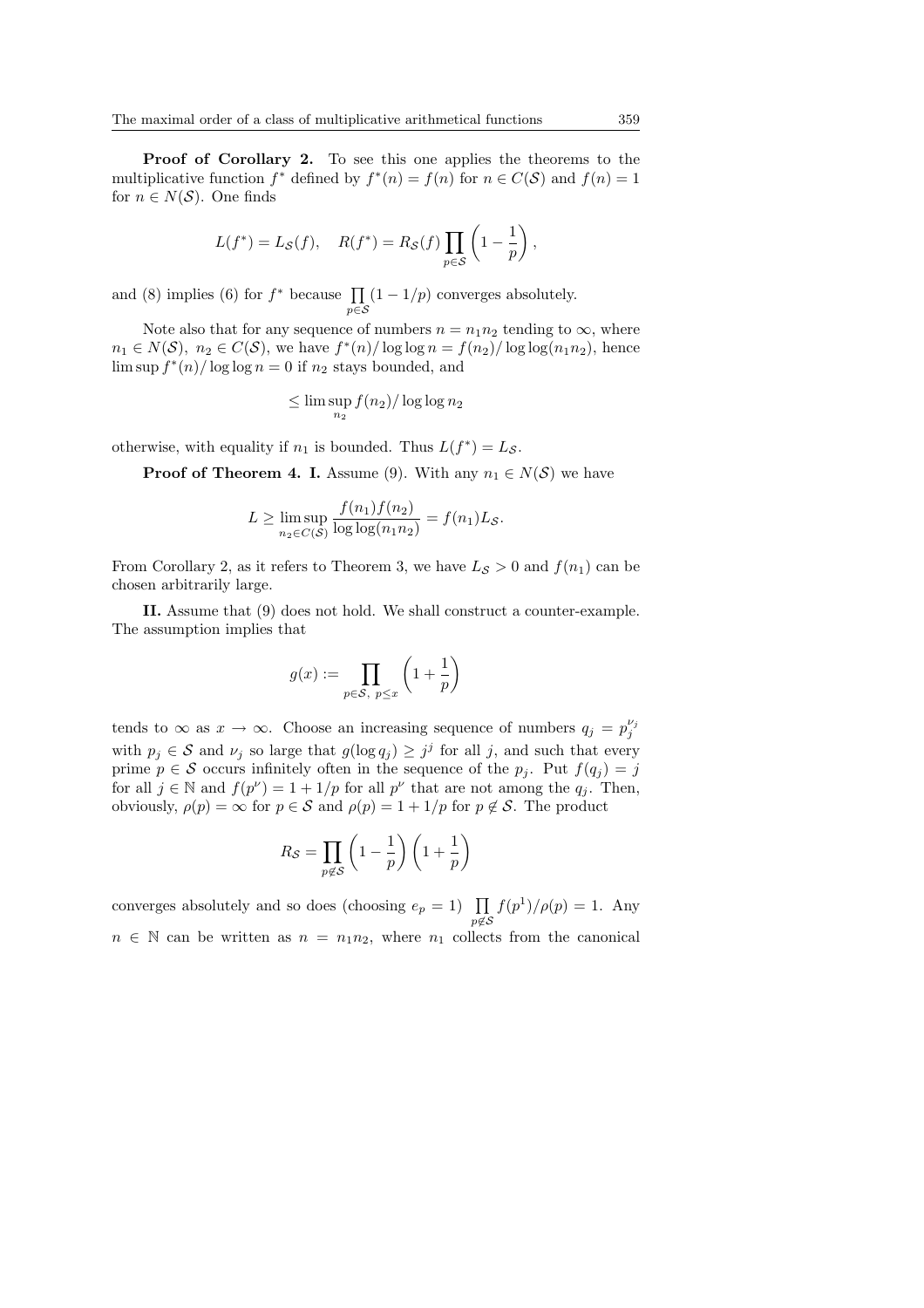representation of *n* those prime powers that occur among the  $q_i$ , while the rest compose  $n_2$ . For given n let  $k := \max\{j; q_j || n_1\}$ . Then  $f(n_1) \leq k!$  $= o(k^k) = o(g(\log q_k)) = o(g(\log n))$  by construction. Now for any  $n \in \mathbb{N}$ 

$$
f(n) = f(n_1)f(n_2) = \prod_{p|n, p \notin S} \left(1 + \frac{1}{p}\right) \cdot o(g(\log n)) =
$$
  

$$
= o\left(\prod_{p \le \log n} \left(1 + \frac{1}{p}\right)\right) \cdot \prod_{p|n, p \ge \log n} \left(1 + \frac{1}{p}\right) \le
$$
  

$$
\le o(\log \log n) \cdot \left(1 + \frac{1}{\log n}\right)^{\frac{\log n}{\log \log n}} = o(\log \log n),
$$

hence  $L = 0$ .

# 4. Applications

A general frame for generalizations of the  $\sigma$ - and  $\phi$ -functions mentioned in the introduction can be found in Narkiewicz [9]. Assume that for each  $n$  a set  $A(n)$  of divisors of n is given and consider the A-convolution  $*_A$  defined by

(15) 
$$
(f *_{A} g)(n) := \sum_{d \in A(n)} f(d)g\left(\frac{n}{d}\right).
$$

Properties of convolution (15) and of arithmetical functions related to it have been studied extensively in the literature, see [9, 8]. The system  $\vec{A}$  is called multiplicative if  $A(n_1n_2) = A(n_1)A(n_2)$  for coprime  $n_1, n_2$ , with elementwise multiplication of the sets, and not all  $A(n)$  empty. Such a divisor system can be described by the sets  $AE_p(\nu)$  of admissible exponents,

$$
AE_p(\nu) := \{\delta; \ p^{\delta} \in A(p^{\nu})\}.
$$

The A-convolution of any two multiplicative functions  $f$  and  $q$  is multiplicative if and only if  $A$  is multiplicative. In particular multiplicativity of  $A$  implies multiplicativity of the modified divisor function

$$
\sigma_A(n) := \sum_{d \in A(n)} d.
$$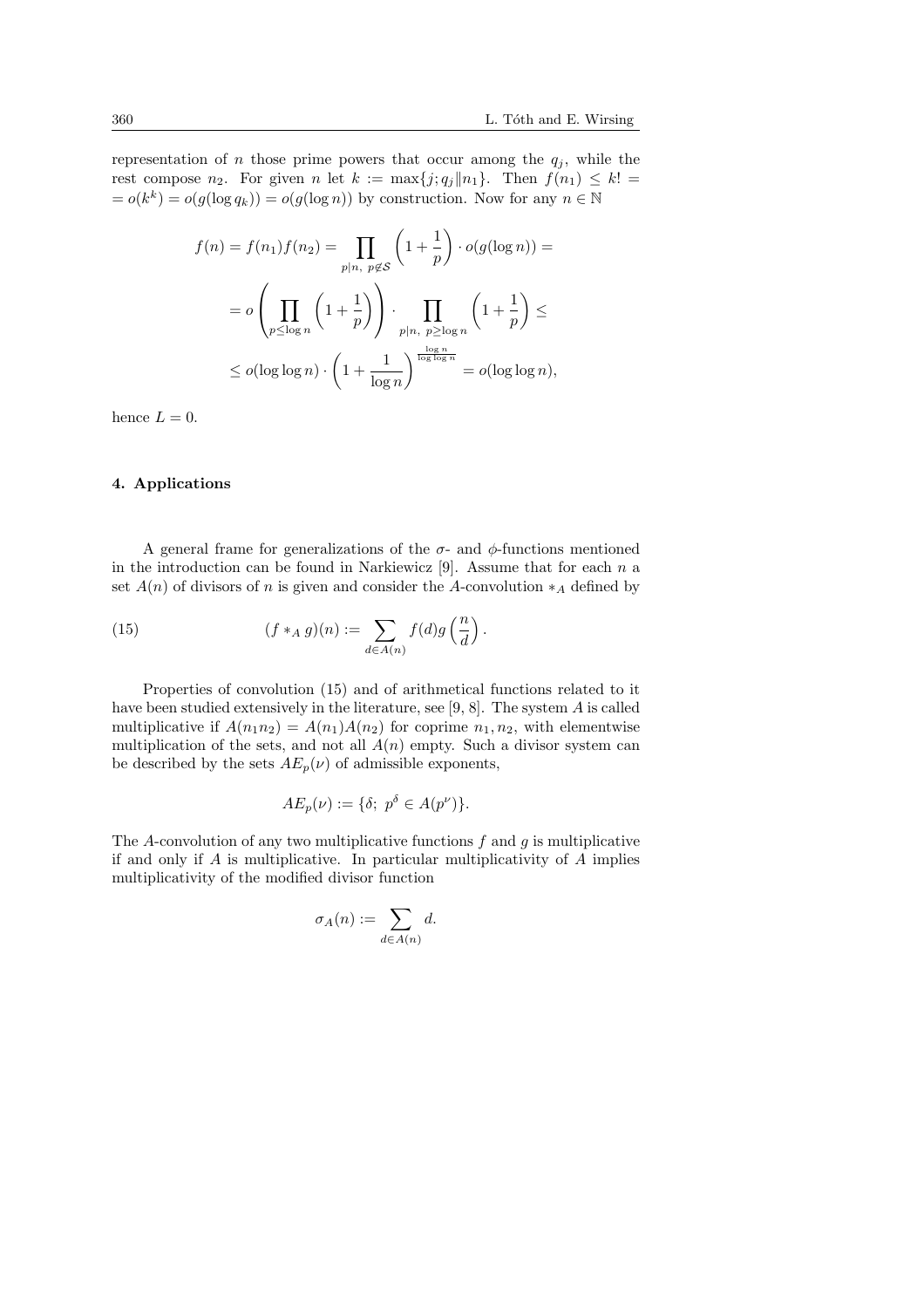As natural means to define an Euler-function attached to A we consider the relation

(16) 
$$
\sum_{d \in A(n)} \phi_A(d) = n, \quad n \ge 1.
$$

This need not be solvable; there is, however, the following

**Theorem 5.** If the divisor system A is multiplicative then  $(16)$  has a solution if and only if  $n \in A(n)$  for all  $n \in \mathbb{N}$ . In this case the solution  $\phi_A$  is unique and is a multiplicative function with  $1 \leq \phi_A(n) \leq n$  for all  $n \in \mathbb{N}$ .

**Proof.** Suppose a solution exists. Then by induction on  $\nu$  the recursion

(17) 
$$
\sum_{\delta \in AE_p(\nu)} \phi_A(p^{\delta}) = p^{\nu}
$$

implies that  $1 \le \phi_A(p^{\nu}) \le p^{\nu}$  and (therefore)  $\nu \in AE_p(\nu)$  for all  $\nu : p^{\nu} \in A(p^{\nu})$ . It follows from the multiplicativity of A that  $n \in A(n)$  for all n. If, on the other hand,  $n \in A(n)$  for all n, then (17) can be solved recursively and the multiplicative function defined from the  $\phi_A(p^\nu)$  solves (16). This is in fact the only solution since  $\phi_A(n) = n - \sum_{d \in A(n) \setminus \{n\}} \phi_A(d)$ .

With suitable additional conditions on A we give the maximal and minimal orders of  $\sigma_A$  and  $\phi_A$ , respectively. Extremal orders of such functions have not been investigated in the literature.

Obviously  $\sigma_A(n) \leq \sigma(n)$  and if for any  $\nu$  we have  $p^{\nu}, p^{\nu-1} \in A(p^{\nu})$  then  $\sigma_A(p^{\nu}) \geq p^{\nu} + p^{\nu-1}$ . So Corollary 1 applies to  $f(n) = \sigma_A(n)/n$  and gives

**Theorem 6.** Let the system A of divisors be multiplicative and suppose that for each prime p there is an exponent  $e_p$  such that

$$
p^{e_p}, \ p^{e_p-1} \in A(p^{e_p})
$$

and  $e_p = p^{o(1)}$ . Then

$$
\limsup_{n \to \infty} \frac{\sigma_A(n)}{n \log \log n} = e^{\gamma} \prod_p \left(1 - \frac{1}{p}\right) \sup_{\nu \ge 0} \frac{\sigma_A(p^{\nu})}{p^{\nu}},
$$

where the product converges.

**Remarks.** The quotients  $\sigma(p^{\nu})/p^{\nu}$  are of the form  $\sum \varepsilon_i p^{-i}$ ,  $\varepsilon_i \in \{0, 1\}$ , and the set of such numbers is compact. Therefore each  $\sup_{\nu}(\sigma_A(p^{\nu})p^{-\nu})$  is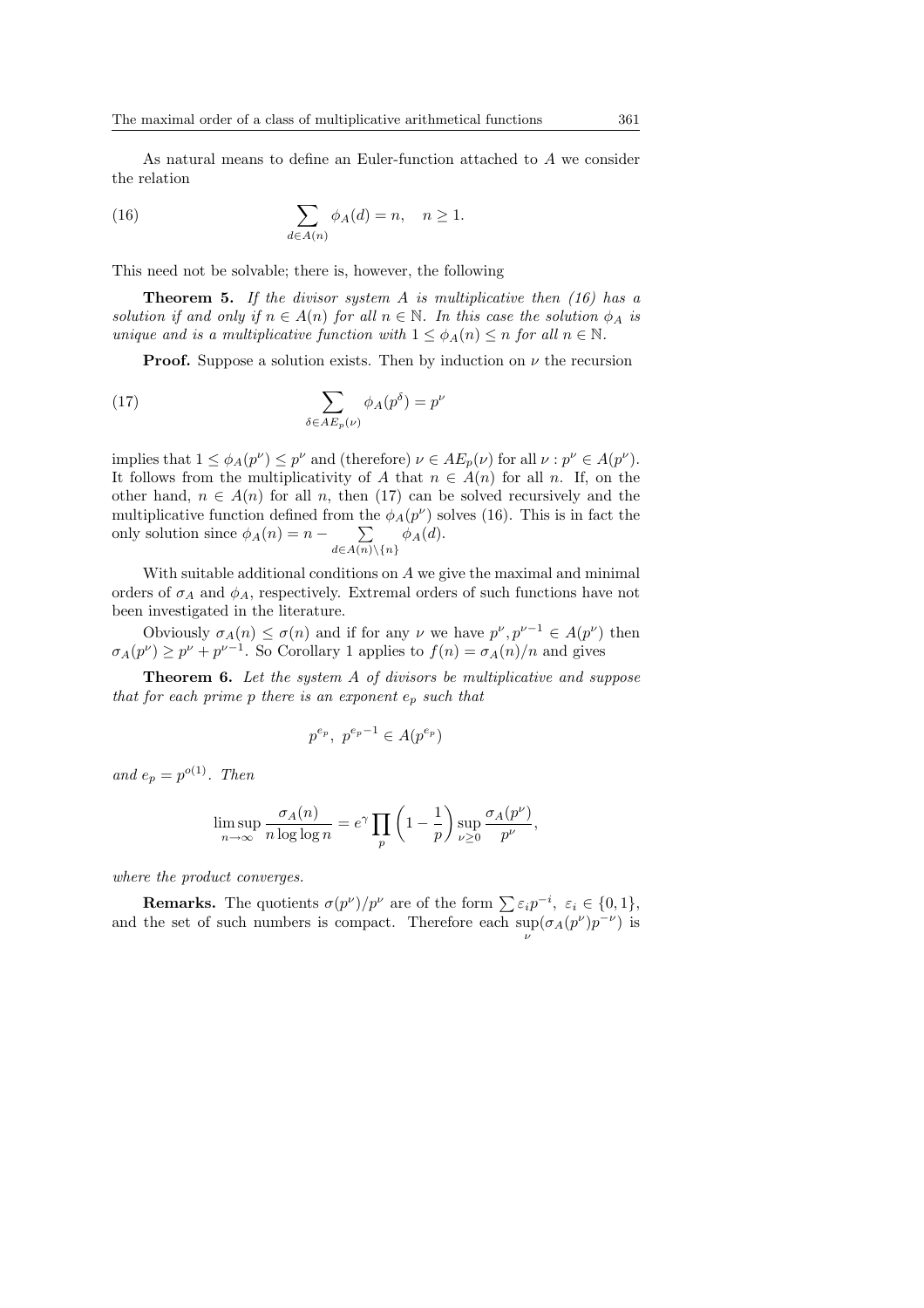itself of this form and we have for each prime  $p$  a finite or infinite sequence of exponents  $a_i$  such that  $2 \le a_1 < a_2 < \dots$  and

$$
\left(1 - \frac{1}{p}\right) \sup_{\nu} \frac{\sigma_A(p^{\nu})}{p^{\nu}} = 1 - \frac{1}{p^{a_1}} + \frac{1}{p^{a_2}} - \frac{1}{p^{a_3}} + \dots
$$

The formulae (1) and (3) are obvious consequences of Theorem 6. In the standard case  $e_p$  is arbitrary, we have  $(1 - 1/p)\rho(p) = 1$  for all p, hence  $R = 1$ . With unitary and exponential divisors the only admissible choices are  $e_p = 1$ and  $e_p = 2$ , respectively, and  $(1 - 1/p)\rho(p) = 1 - 1/p^2$ , hence  $R = \zeta(2)^{-1} = 6/\pi^2$ in both cases.

We turn to  $\phi_A$ , assuming again that A is multiplicative and, in view of Theorem 5, that always  $\nu \in AE_n(\nu)$ . In order to determine the minimal order of  $\phi_A$  consider the function  $f(n) := n/\phi_A(n)$ .

For all p and  $\nu \ge 1$  we have  $\phi_A(p^{\nu}) \ge p^{\nu} - \phi_A(p^{\nu-1}) - \ldots - \phi_A(1) \ge p^{\nu} -p^{\nu-1}$  – ... – 1, which gives

$$
f(p^{\nu})<\frac{p-1}{p-2},\quad \rho(p)\leq\frac{p-1}{p-2}.
$$

Note that  $\rho(2)$  may equal  $\infty$ . If moreover  $e - 1 \in AE_p(e)$  for some  $e = e_p \ge 1$ then, on the other hand,  $\phi_A(p^e) \leq p^e - \phi_A(p^{e-1}) \leq p^e - p^{e-1} + p^{e-2} + ... + 1$ if  $e \geq 2$ , and  $\phi_A(p) \leq p-1$  if  $e=1$ . Therefore

$$
f(p^e) \ge \frac{p(p-1)}{p^2 - 2p + 2},
$$
  

$$
f(p^e)\rho(p)^{-1} \ge \frac{p(p-2)}{p^2 - 2p + 2} = 1 - \frac{2}{p^2 - 2p + 2},
$$

which is positive and yields a convergent product for  $p \geq 3$ .

Note that for powers of 2 there is no non-trivial lower estimate for  $\phi_A(n)/n$ without further conditions on  $A$ . This is shown by the following example. Let  $\mathcal{N} = \{n_1, n_2, ...\} \subset \mathbb{N}, n_1 < n_2 < \ldots$ , and put  $AE_2(n) := \{0, 1, ..., n\}$  for  $n \in \mathcal{N}$  and  $AE_2(n) := \{n\}$  for  $n \notin \mathcal{N}$ . Then the recursion gives  $\phi_A(2^n) = 2^n$ for  $n \notin \mathcal{N}$  but  $\phi_A(2^{n_j}) = 2^{n_{j-1}}$  for the  $n \in \mathcal{N}$ , where  $n_0 = 0$ . Hence it is possible to have  $\rho(2) = \sup_{\nu} 2^{\nu} / \phi_A(2^{\nu}) = 2^{\sup_j (n_j - n_{j-1})} = \infty.$ 

Thus applying Corollary 1 or Theorem 4 with  $S = \{2\}$  we obtain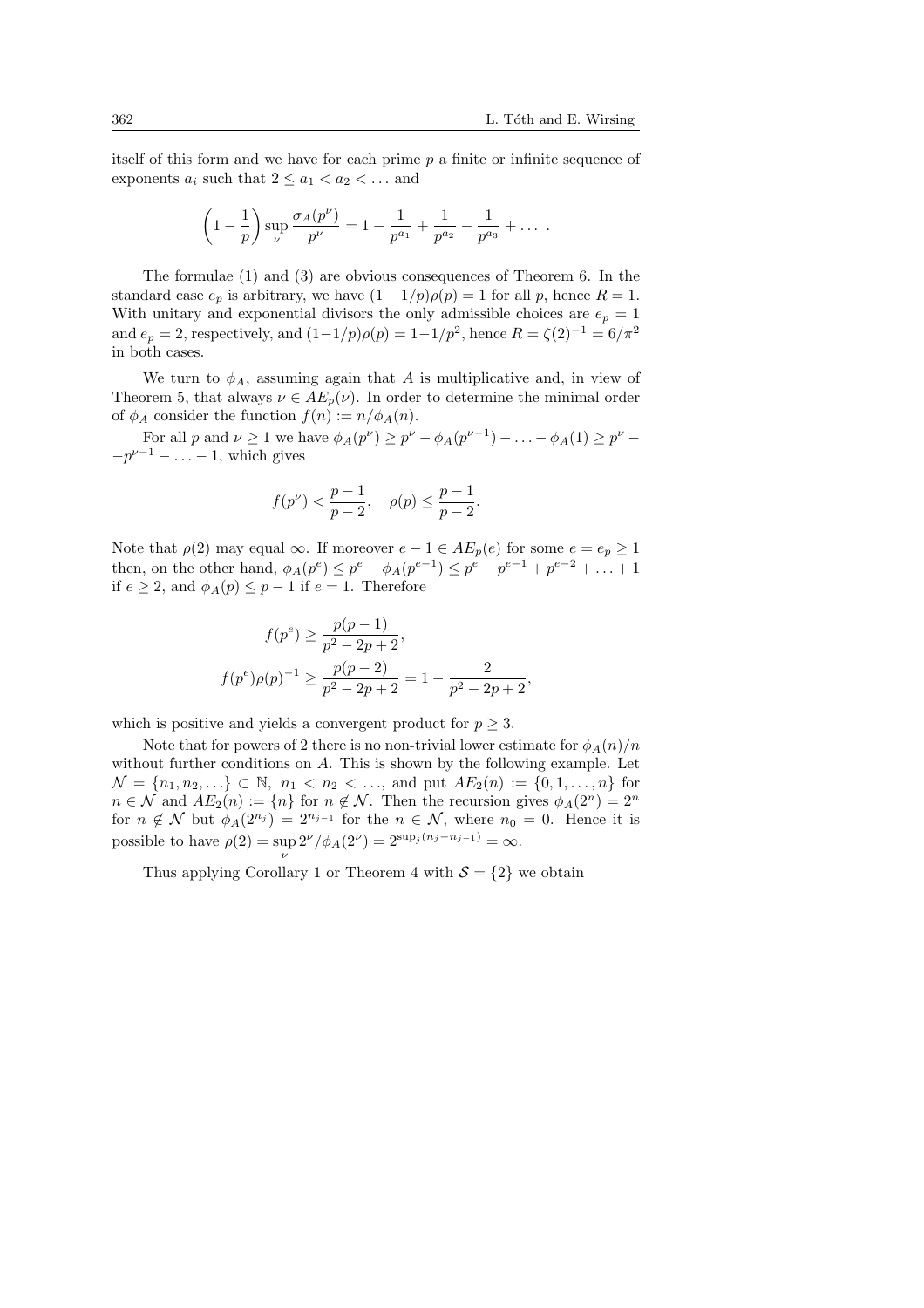**Theorem 7.** Let A be multiplicative and  $n \in A(n)$  for all n. Assume that for each prime  $p > 2$  there is an exponent  $e_p$  such that  $p^{e_p - 1} \in A(p^{e_p})$  and  $e_p = p^{o(1)}$ . Then

$$
\liminf_{n \to \infty} \frac{\phi_A(n) \log \log n}{n} = e^{-\gamma} \prod_p \left(1 - \frac{1}{p}\right)^{-1} \inf_{\nu} \frac{\phi_A(p^{\nu})}{p^{\nu}}.
$$

The product converges for  $p > 2$ ; the first factor may vanish.

For the standard Euler function  $\phi(n)$  and for its unitary analogue  $\phi^*(n)$ we regain (2).

For the system of exponential divisors one has  $\phi_A(1) = 1$  because of mul-For the system of exponentiplicativity. The recursion  $\Sigma$ mentiar divisors one has  $\varphi_A(1) = 1$  because  $\sum_{k|\nu} \phi_A(p^k) = p^{\nu}$  is solved by  $\phi_A(p^{\nu}) = \sum_{k|\nu}$ κ|ν  $\mu(\nu/\kappa)p^{\kappa}.$ Again the minimum of  $\phi_A(p^\nu)/p^\nu$  is  $1-1/p$ , it is taken for  $\nu = e_p = 2$  and once more (2) follows.

## References

- [1] Apostol T.M., Introduction to analytic number theory, Springer, 1976.
- [2] Chidambaraswamy J. and Sitaramachandra Rao R., Maximum orders of arithmetical functions associated with higher order divisors, Bulletin Number Theory Related Topics, 9 (1985), 1-11.
- [3] Cohen E., Arithmetical functions associated with the unitary divisors of an integer, Math. Z., 74 (1960), 66-80.
- [4] Fabrykowski J. and Subbarao M.V., The maximal order and the average order of the multiplicative function  $\sigma^{(e)}(n)$ , Théorie des nombres. Proc. of the Int. Conf. Québec, 1987, de Gruyter, 1989, 201-206.
- [5] Gronwall T.H., Some asymptotic expressions in the theory of numbers, Trans. Amer. Math. Soc., 14 (1913), 113-122.
- [6] Hardy G.H. and Wright E.M., An introduction to the theory of numbers, 4th edition, Clarendon Press, Oxford, 1960.
- [7] Landau E., Handbuch der Lehre von der Verteilung der Primzahlen, Teubner, Leipzig-Berlin, 1909.
- [8] **McCarthy P.J.,** *Introduction to arithmetical functions*, Springer, 1986.
- [9] **Narkiewicz W.,** On a class of arithmetical convolutions, *Collog. Math.*, 10 (1963), 81-94.